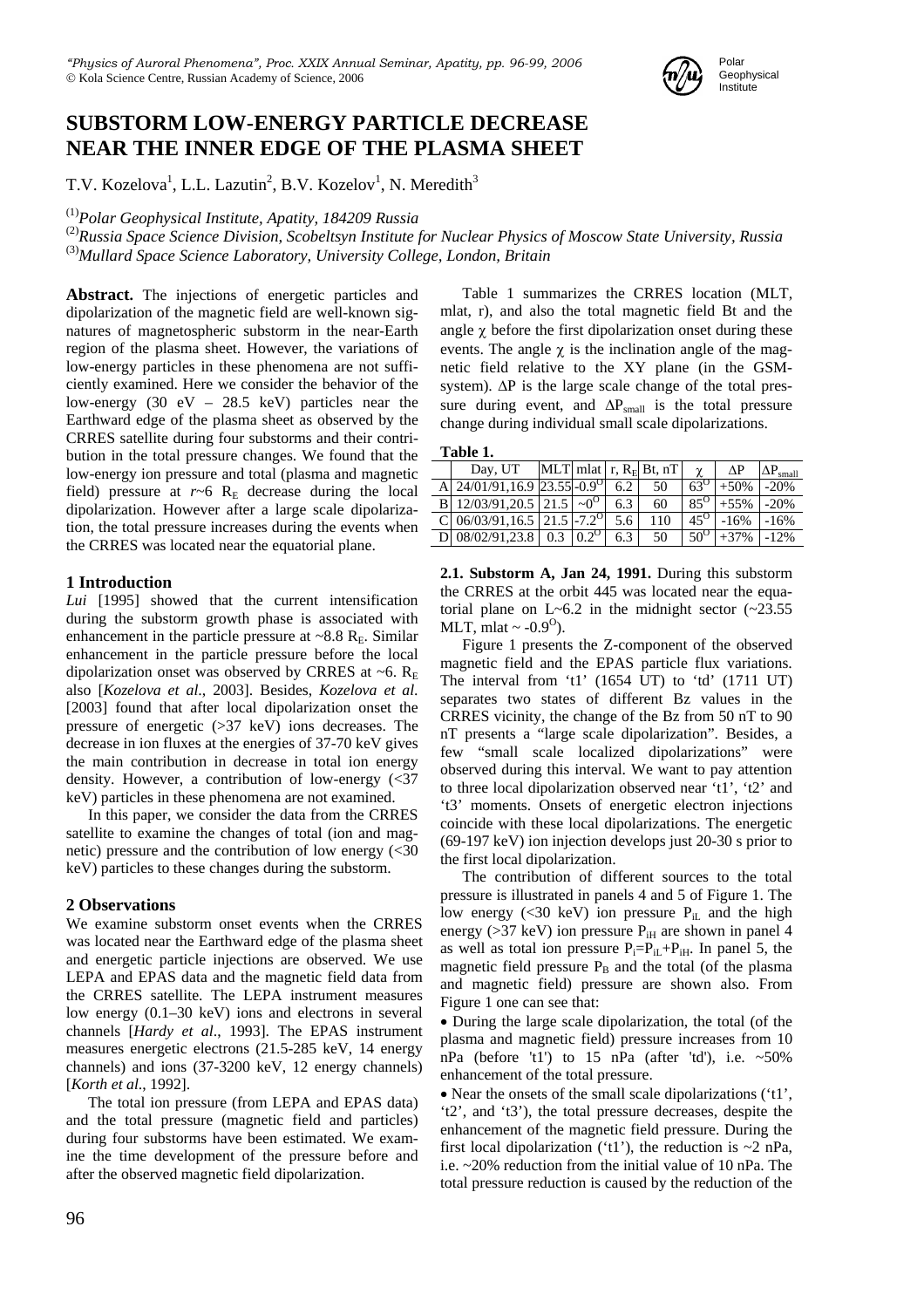plasma pressure.

• The reduction of total ion pressure coincides with the drop of the low energy ion pressure, while the high energy ion injections occur.

• Before the onset of the first local dipolarization (moment 'ta'), the total and the plasma pressure increase. Near the moments 'tb', 'tc' and 'td' the total and plasma pressure increase also. After these moments the Bz component is nearly constant during a certain interval.



**Fig. 1**. Substorm A. From top to bottom: Z component of magnetic field, the fluxes of energetic electrons and ions in several channels, ion pressure  $Pi$  ( $PiL + PiH$ ) and total pressure ( $Pi+Pb$ ), where  $Pi$  ( $Pi$ H) – low (high) energy ion pressure and Pb – magnetic pressure.



**Fig. 2**. Substorm A. The changes of ion energy density  $(in \ keV/cm<sup>3</sup>)$  after large scale dipolarization (panel a) and during local dipolarization (panels b-d).

• The electron injections coincide with local dipolarization onsets and with the drop of the low energy ion pressure.

Figure 2 presents the ion energy density as a function of the energy for several time intervals during the considered event. The panel 'a' illustrates the total change of the energy density spectrum during the large scale dipolarization: the asterisks show the spectrum on 1648 UT, before any enhancement of particle fluxes, and the diamonds are the spectrum on 1715 UT, after the injections. Before dipolarization the peak in the energy density and, thus, the peak contribution to the pressure, is at about 40 keV. After the large scale dipolarization the peak is moved to ~100 keV.

The panels 'b'–'d' show the variation of the ion energy density spectrum at the beginning of the considered event, from 1648 UT to 1657 UT. This interval contains a small scale local dipolarization ('t1'). Before the local dipolarization onset, during the development of a tail-like magnetic field in the vicinity of the CRRES (see the Figure 1), an increase of the energy density at low energies (<37 keV) occurs (Figure 2-b).

The ion energy density spectra in the panel 'c' clearly show the drop of the energy density at low energies  $( $37 \text{ keV}$ ) and the enhancement of the energy$ density at the high energies (> 60 keV). We suppose that this enhancement of the energy density or the appearance of the 'hillock' (or 'bump') at the high energies (60-300 keV) may be associated with the local acceleration of particles during the local dipolarization within the inner plasma sheet.

The disappearance of this hillock and the increase in the energy density at low energies  $\langle \langle 37 \text{ keV} \rangle$  can be seen about 3 min after 't1' (the panel 'd').

**2.2. Substorm B. March 12, 1991.** During this substorm the CRRES at the orbit 560 was located near the equatorial plane on L~6.3 in the premidnight sector  $(-21.5 \text{ MLT}, \text{mlat} \sim 0^0).$ 

The Z-component of the observed magnetic field and the particle flux and pressure variations during this substorm are shown in Figure 3. The interval from 't1' to 't3' presents the large scale dipolarization when the Z-component changes from 60 nT to ~110 nT. We want to pay attention to three local small scale dipolarization observed near the moments of 't1', 't2' and 't3'. The onsets of energetic electron injections coincide with these local dipolarizations. The energetic (54-147 keV) ion develops just 2 minutes prior to the first local dipolarization.

As a result of the large scale dipolarization, the total pressure increases from 7 nPa (at 2023 UT) to 11 nPa (at 2048 UT), i. e.  $\sim$  55% enhancement of the total pressure. Near the onsets of the small scale dipolarizations ('t1', 't2', and 't3'), the total pressure reduction decreases. Near the onset of the local dipolarization at 't1', the total pressure reduction is from 10 nPa to 8 nPa, i. e. ~20% reduction. The reason of this reduction is a reduction of the plasma pressure. The reduction of total ion pressure coincides with a drop of the low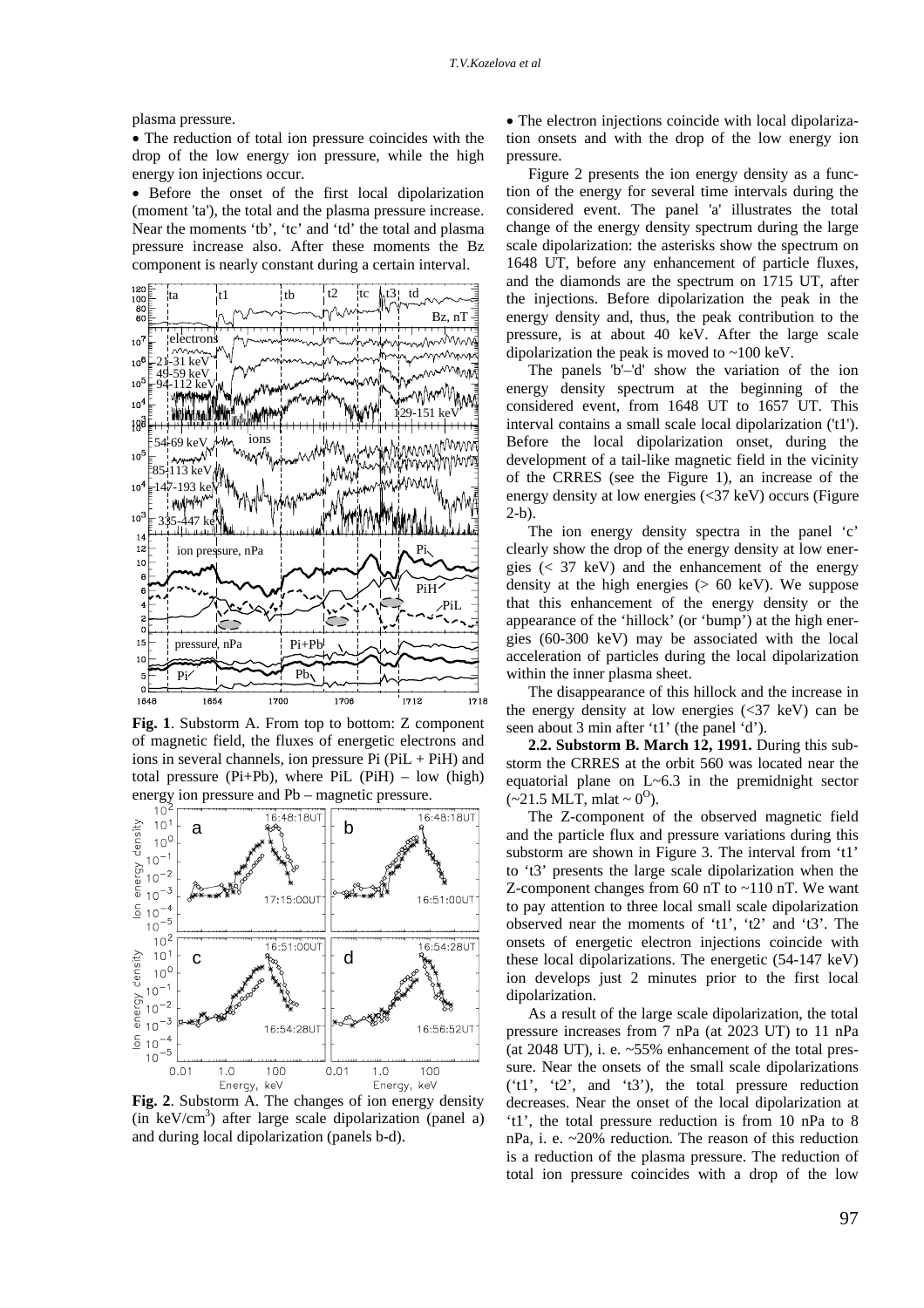energy ion pressure, while the high energy ion injections occur.



**Fig.3**. Substorm B. Shown in the same format as Fig.1.



**Fig. 4**. Substorm C. Shown in the same format as Fig. 1.

**2.3 Substorm C, March 6, 1991.** During this substorm the CRRES at the orbit 545 was located outside the equatorial plane on mlat =  $-7.2^{\circ}$  in the premidnight sector, ~21.5 MLT. The day of March 6, 1991, was characterized by long-lasting ground magnetic activity from 1530 UT to 2200 UT. The main substorm onset was at the moment  $\sim 2000$  UT. However, the first small substorm activation was observed with onset at 1635 UT. We analyze the magnetic field and variations of particle flux during this small substorm activation. Before the activation onset, the pitch-angle distributions

had a pancake form for the ions with the energies of 37- 69 keV and were nearly isotropic for the ions with the energies >69 keV.

Figure 4 presents the variations of the plasma and magnetic field pressure during the activation. From this figure one can see that the total pressure decreases from 15 nPa to ~12.5 nPa after the local dipolarization onset, i. e. ~16% reduction. A decrease of the ion fluxes at low energies makes the main contribution to the reduction of the total pressure.

**2.4. Substorm D, Feb 8-9, 1991.** During this substorm the CRRES at the orbit 482 was located near the equatorial plane on mlat =  $0.2^{\circ}$  in the postmidnight sector,  $\sim 0.3$  MLT. The ground magnetic activity is observed from ~2130 UT. The brightening of the aurora occurs at 2342 UT westward of the CRRES.

From Figure 5 one can see that the total pressure increases from 8 nPa before 't1' to ~11 nPa at the end of this time interval, i. e.  $\sim$ 37% enhancement of the total pressure occurs during a large scale dipolarization. A sole local dipolarization was observed at the moment 't1' simultaneously with the high energy electron injection. Near this moment the decrease of the total pressure was ~12%. A decrease of the ion fluxes at low energies gives the main contribution to the reduction of the total pressure after local dipolarization onset and an increase in the ion fluxes at high energies gives the main contribution in the increase of the total pressure at the end of the large scale dipolarization.



**Fig. 5**. Substorm D. Shown in the same format as Fig.1.

### **3 Discussion**

There have been very few direct measurements of the change in the equatorial plasma pressure within the near-Earth plasma sheet during substorms. In brief outline, the changes of the pressure obtained from different measurements can be considered depending on the satellite position relative to the substorm onset region.

For radial distances of less than 10  $R<sub>E</sub>$  the total pressure tends to increase with the injection, see [*Kistler et*